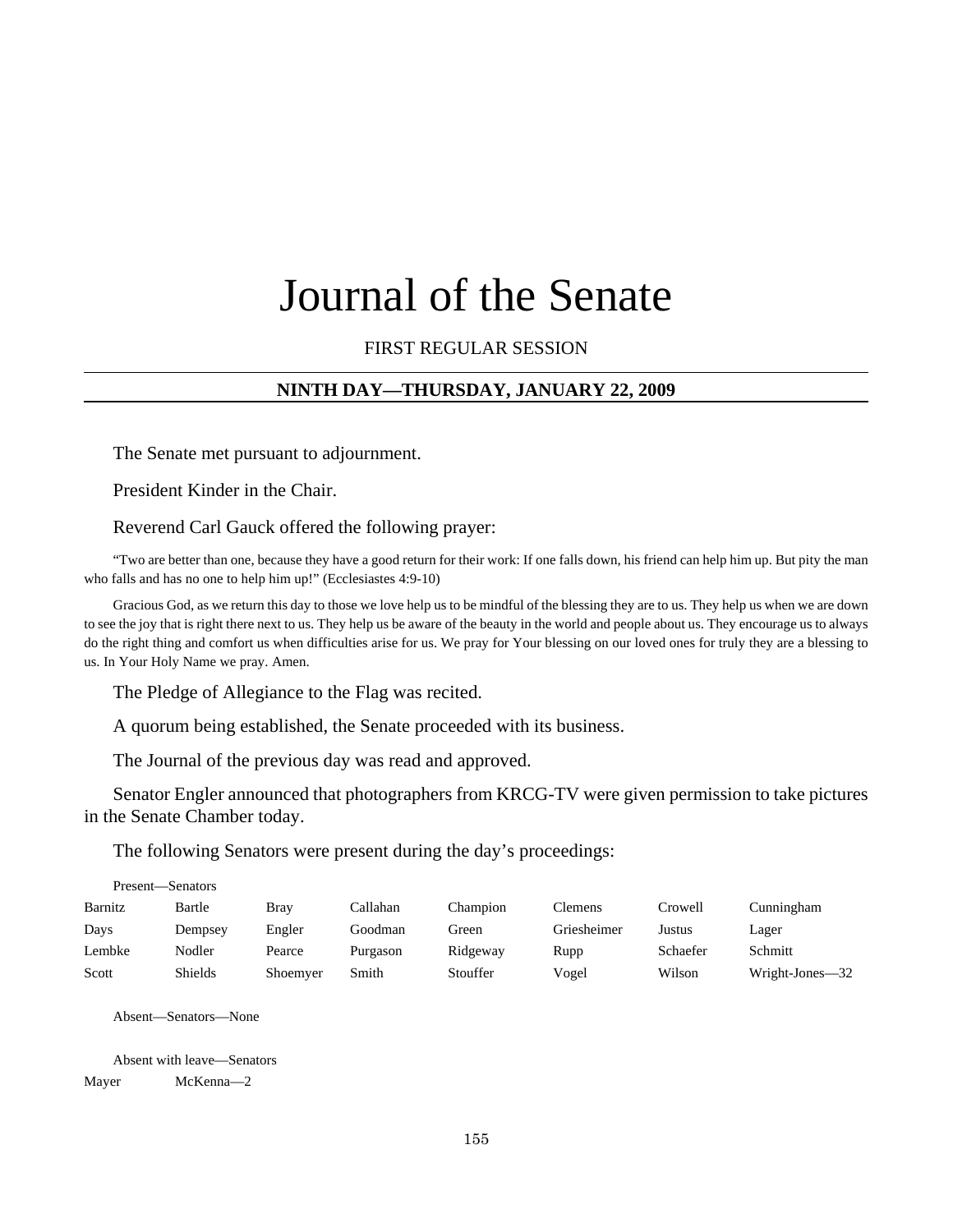Vacancies—None

The Lieutenant Governor was present.

#### **RESOLUTIONS**

Senator Cunningham offered Senate Resolution No. 88, regarding the late William B. Moorkamp, Jr., D.D.S., Ballwin, which was adopted.

Senator Cunningham offered Senate Resolution No. 89, regarding the new Government Center, Maryland Heights, which was adopted.

Senator Crowell offered Senate Resolution No. 90, regarding Neal Edwards, which was adopted.

Senator Crowell offered Senate Resolution No. 91, regarding Servpro of Cape Girardeau and Scott Counties, which was adopted.

Senators Engler and Crowell offered Senate Resolution No. 92, regarding Elvin Sikes, Fredericktown, which was adopted.

Senator Crowell offered Senate Resolution No. 93, regarding Jones Drug Store, Inc., which was adopted.

Senator Crowell offered Senate Resolution No. 94, regarding the Overhead Door Company of Southeast Missouri, which was adopted.

Senator Crowell offered Senate Resolution No. 95, regarding Busey Truck Equipment, Inc., Jackson, which was adopted.

Senator Barnitz offered Senate Resolution No. 96, regarding Norman J. De Leo, D.D.S., Cuba, which was adopted.

Senator Crowell offered Senate Resolution No. 97, regarding Kelly Florian, Cape Girardeau, which was adopted.

Senator Shoemyer offered Senate Resolution No. 98, regarding Gail Jarboe, Bowling Green, which was adopted.

Senator Shoemyer offered Senate Resolution No. 99, regarding Nancy Lee Entwistle, Kirksville, which was adopted.

Senator Shoemyer offered Senate Resolution No. 100, regarding James E. "Jim" Thompson, New London, which was adopted.

Senator Shoemyer offered Senate Resolution No. 101, regarding Sheila Foster, Hannibal, which was adopted.

Senator Bartle offered the following resolution:

#### SENATE RESOLUTION NO. 102

#### NOTICE OF PROPOSED RULE CHANGE

BE IT RESOLVED by the Senate of the Ninety-fifth General Assembly, First Regular Session, that Senate Rule 96 be amended to read as follows: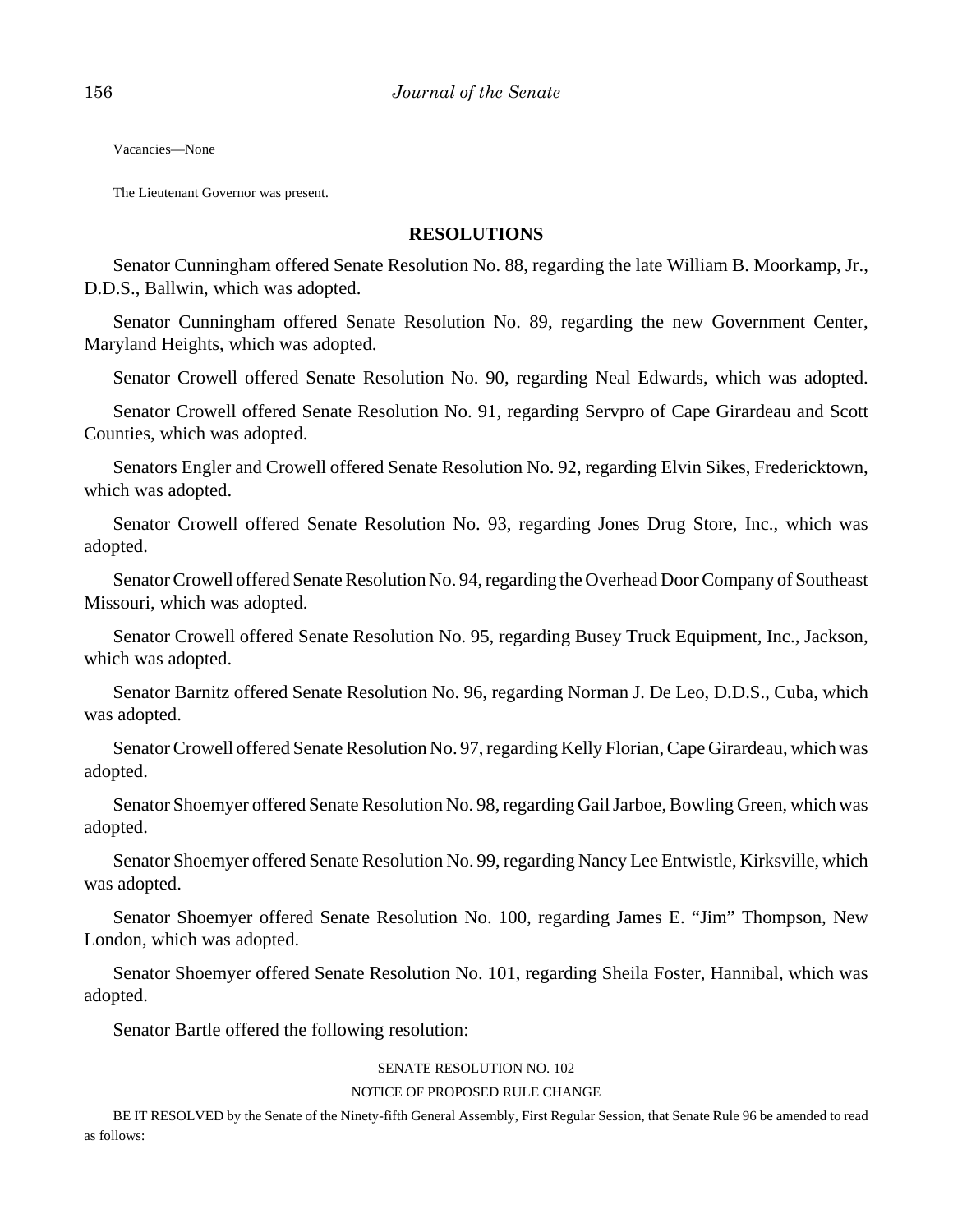"Rule 96. 1. Laptop computers may be used **[**by the press at the press table and by the research staff at the research table**]** in the Senate Chamber as long as their use does not violate Rule 78 or is otherwise disruptive to the business of the Senate. **If a senator is engaged in debate or discussion, he or she shall close the screen of his or her laptop computer completely during the period of debate or discussion.** No person shall take any photograph in the Senate Gallery. Persons with cameras, flash cameras, lights, or other paraphernalia may be allowed to use such devices at committee meetings with the permission of the Chairman as long as they do not prove disruptive to the decorum of the committee. Smoking is not permissible in the Senate Chamber or Gallery, the Kirchoff Gallery, the Pershing Gallery, the Bingham Gallery, committee rooms, lounge, the hallways, restrooms or elevators.

2. For the purpose of compliance with the Americans with Disabilities Act, the President Pro Tem may designate a portion of the Senate Chamber as handicap accessible and such areas shall not be considered a part of the floor of the Senate for the purposes of section 21.420, RSMo. Persons using such area shall not lobby members of the Senate while going to and from or while using the designated area.".

President Pro Tem Shields referred the above resolution to the Committee on Rules, Joint Rules, Resolutions and Ethics.

Senator Vogel offered the following resolution:

#### SENATE RESOLUTION NO. 103

WHEREAS, the General Assembly of the State of Missouri has a long tradition of rendering assistance to worthwhile youth activities, especially those related to governmental or citizenship projects; and

WHEREAS, the Jefferson City Downtown Rotary Club has sought to instill values of high integrity within our youth and to provide an opportunity for Missouri students to experience state government firsthand; and

WHEREAS, the General Assembly has maintained a policy of granting such organizations permission to use the Senate and House Chambers for beneficial purposes; and

NOW, THEREFORE, BE IT RESOLVED that we, the members of the Missouri Senate, Ninety-fifth General Assembly hereby grant the Jefferson City Rotary Club permission to use the Senate Chamber for the purpose of conducting Student Government Day on the morning of Monday, March 16, 2009.

Senator Vogel requested unanimous consent of the Senate that the rules be suspended for the purpose of taking **SR 103** up for adoption, which request was granted.

On motion of Senator Vogel, **SR 103** was adopted.

Senator Shields moved that **SR 86** be taken up for adoption, which motion prevailed.

On motion of Senator Shields, **SR 86** was adopted by the following vote:

#### YEAS—Senators

| Barnitz        | Bartle   | Brav     | Callahan | Champion    | Crowell  | Cunningham      | Days   |
|----------------|----------|----------|----------|-------------|----------|-----------------|--------|
| Dempsey        | Engler   | Goodman  | Green    | Griesheimer | Justus   | Lager           | Lembke |
| Nodler         | Pearce   | Purgason | Ridgeway | Rupp        | Schaefer | Schmitt         | Scott  |
| <b>Shields</b> | Shoemver | Smith    | Stouffer | Vogel       | Wilson   | Wright-Jones-31 |        |

NAYS—Senators—None

Absent—Senators—None

Absent with leave—Senators Clemens Mayer McKenna—3

Vacancies—None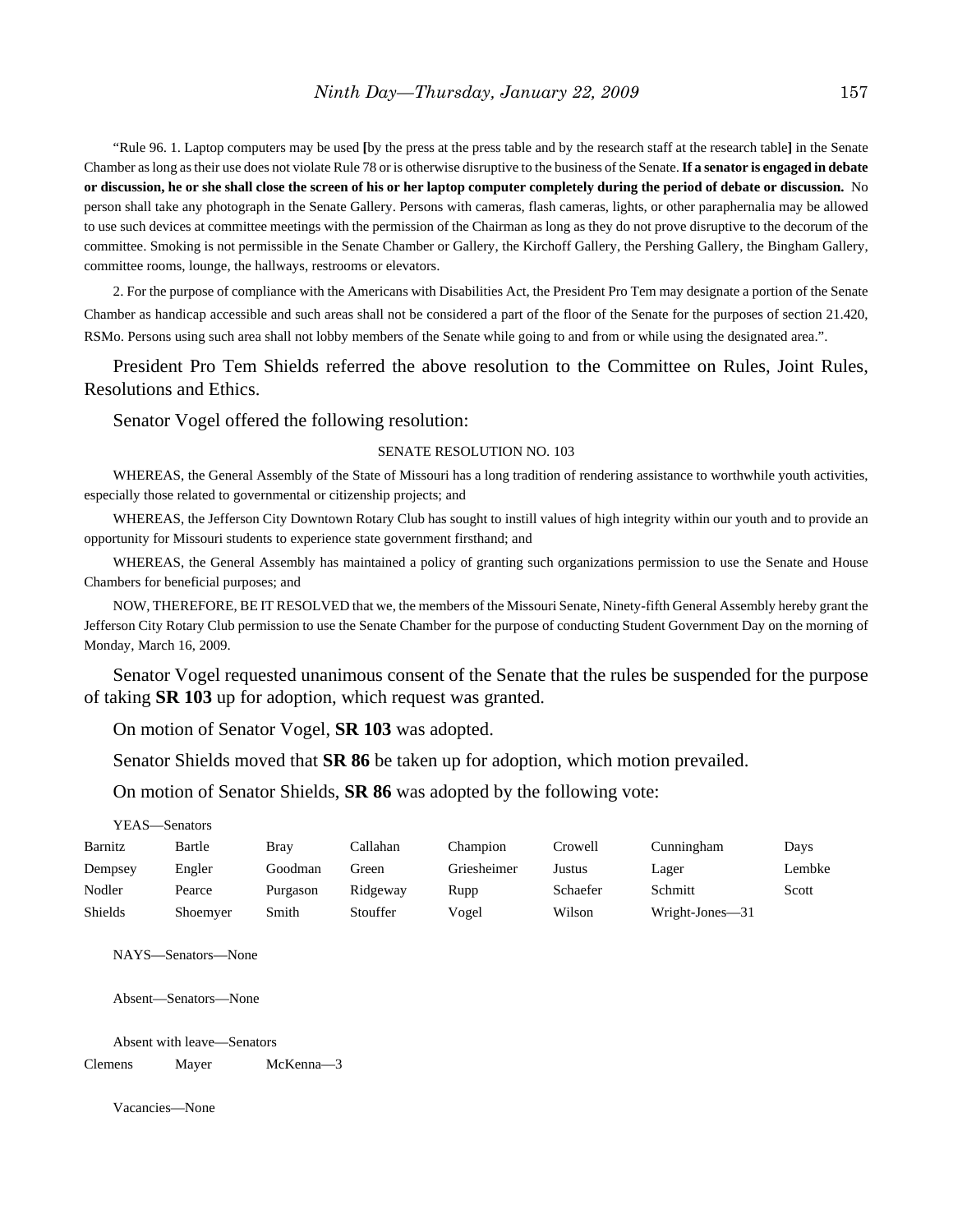## Senator Bray offered the following resolution:

#### SENATE RESOLUTION NO. 104

WHEREAS, the Missouri General Assembly has compiled a long tradition of rendering assistance to those programs aimed at developing exemplary qualities of citizenship and leadership within our youth; and

WHEREAS, the Missouri Girls State program of the American Legion Auxiliary has earned considerable recognition for its success in providing young women with a unique and valuable insight into the process of democratic government through a format of direct role-playing experience; and

WHEREAS, during June 2009, the American Legion Auxiliary, Department of Missouri, is conducting the annual session of Missouri Girls State; and

WHEREAS, an important highlight of this event would be conducting a mock legislative session in the Senate Chamber at our State Capitol where participants could gather to gain a more realistic insight into official governmental and electoral proceedings:

NOW, THEREFORE, BE IT RESOLVED that we, the members of the Missouri Senate, Ninety-fifth General Assembly, hereby grant the adult leaders and participants of Missouri Girls State permission to use the Senate Chamber for the purpose of swearing in mock legislative officials and conducting a mock legislative session from 9:00 am to 12:30 pm on June 24, 2009.

Senator Bray requested unanimous consent of the Senate that the rules be suspended for the purpose of taking **SR 104** up for adoption, which request was granted.

On motion of Senator Bray, **SR 104** was adopted.

# **COMMITTEE APPOINTMENTS**

President Pro Tem Shields submitted the following:

# **Committee Assignments 95th General Assembly First Regular Session January 22, 2009**

# **Committee on Agriculture, Food Production and Outdoor Resources:**

Chairman Senator Clemens, Vice Chairman Senator Stouffer, Senators Mayer, Purgason, Barnitz and Shoemyer.

# **Committee on Appropriations:**

Chairman Senator Nodler, Vice Chairman Senator Mayer, Senators Dempsey, Pearce, Purgason, Rupp, Schaefer, Barnitz, Bray, Green and Wilson.

# **Committee on Commerce, Consumer Protection, Energy and the Environment:**

Chairman Senator Lager, Vice Chairman Senator Schaefer, Senators Bartle, Dempsey, Griesheimer, Lembke, Ridgeway, Bray, Green and Justus.

# **Committee on Education:**

Chairman Senator Mayer, Vice Chairman Senator Pearce, Senators Champion, Nodler, Rupp, Schaefer, Barnitz, Days and Wilson.

# **Committee on Financial and Governmental Organizations and Elections:**

Chairman Senator Scott, Vice Chairman Senator Cunningham, Senators Bartle, Crowell, Lembke, Pearce, Ridgeway, Justus, Smith and Wright-Jones.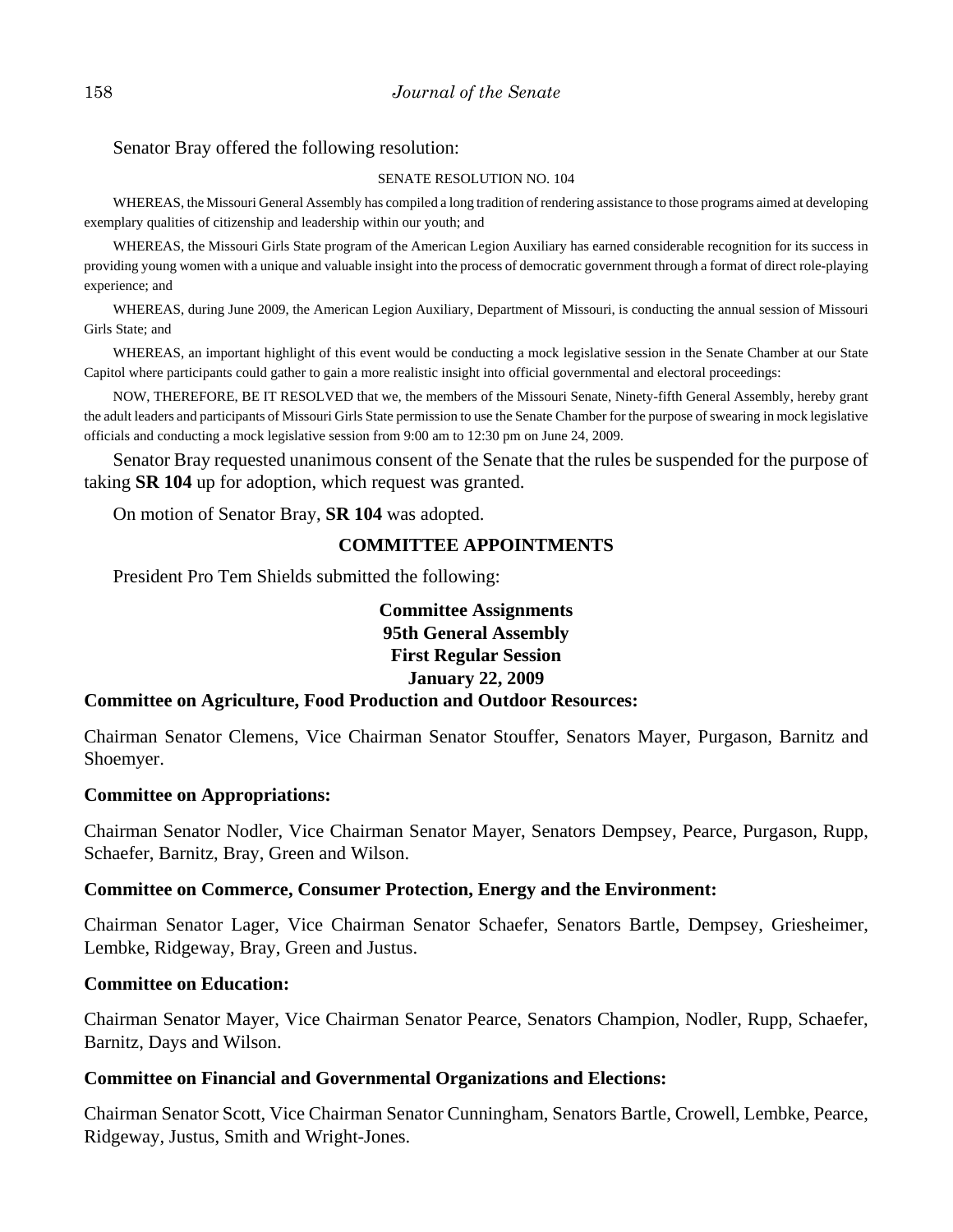# **Committee on General Laws:**

Chairman Senator Goodman, Vice Chairman Senator Rupp, Senators Clemens, Scott, Vogel, McKenna and Wilson.

# **Committee on Governmental Accountability and Fiscal Oversight:**

Chairman Senator Purgason, Vice Chairman Senator Lembke, Senators Lager, Schaefer, Stouffer, Days and Shoemyer.

# **Committee on Health, Mental Health, Seniors and Families:**

Chairman Senator Champion, Vice Chairman Senator Schmitt, Senators Cunningham, Dempsey, Stouffer, Justus, Smith and Wilson.

# **Committee on Jobs, Economic Development and Local Government:**

Chairman Senator Griesheimer, Vice Chairman Senator Dempsey, Senators Goodman, Lembke, Pearce, Ridgeway, Schmitt, Callahan, McKenna and Shoemyer.

# **Committee on the Judiciary and Civil and Criminal Jurisprudence:**

Chairman Senator Bartle, Vice Chairman Senator Goodman, Senators Cunningham, Mayer, Schaefer, Justus and Smith.

# **Committee on Progress and Development:**

Chairman Senator Callahan, Vice Chairman Senator Justus, Senators Crowell, Lager and Shoemyer.

# **Committee on Small Business, Insurance and Industry:**

Chairman Senator Rupp, Vice Chairman Senator Ridgeway, Senators Clemens, Crowell, Goodman, Vogel, Bray, Callahan and Green.

# **Committee on Transportation:**

Chairman Senator Stouffer, Vice Chairman Senator Griesheimer, Senators Clemens, Cunningham, Scott, Vogel, Barnitz, Bray, Days and McKenna.

# **Committee on Veterans' Affairs, Pensions and Urban Affairs:**

Chairman Senator Crowell, Vice Chairman Senator Schmitt, Senators Cunningham, Pearce, Smith and Wright-Jones.

# **Committee on Ways and Means:**

Chairman Senator Vogel, Vice Chairman Senator Lembke, Senators Bartle, Lager, Purgason, Schmitt, Bray and Barnitz.

# **COMMUNICATIONS**

President Pro Tem Shields submitted the following: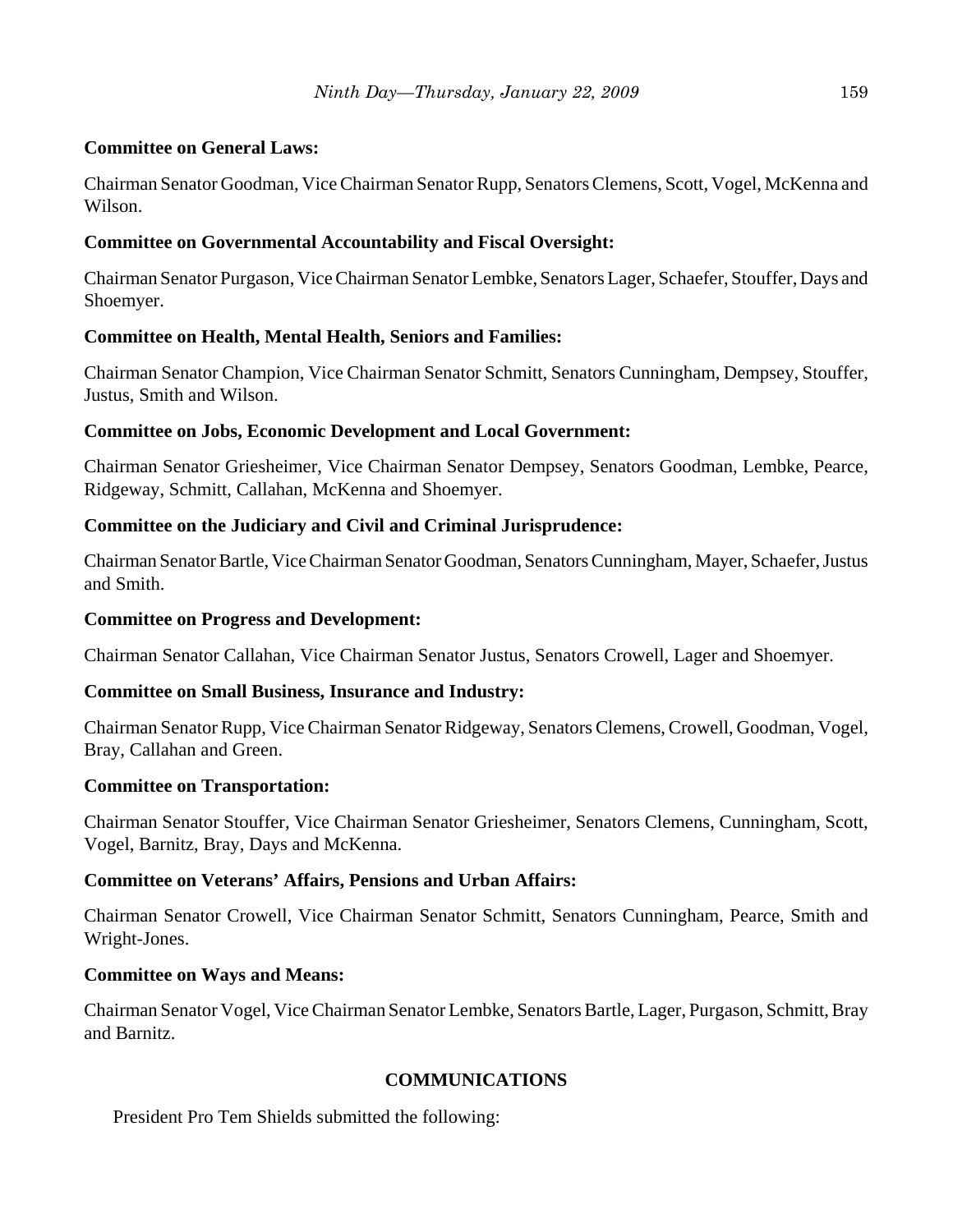#### **SENATE HEARING SCHEDULE 95th GENERAL ASSEMBLY FIRST REGULAR SESSION JANUARY 22, 2009**

|               | Monday                                                                                   | Tuesday                                                                                                                                                                 | Wednesday                                                                                                                                                                                       | Thursday                                                                                                                                                                          |
|---------------|------------------------------------------------------------------------------------------|-------------------------------------------------------------------------------------------------------------------------------------------------------------------------|-------------------------------------------------------------------------------------------------------------------------------------------------------------------------------------------------|-----------------------------------------------------------------------------------------------------------------------------------------------------------------------------------|
| 8:00<br>a.m.  |                                                                                          | <b>Appropriations</b><br>SCR2<br>(Nodler)                                                                                                                               | <b>Appropriations</b><br>SCR <sub>2</sub><br>(Nodler)<br><b>Transportation</b><br>SCR <sub>1</sub><br>(Stouffer)                                                                                |                                                                                                                                                                                   |
| 8:15<br>a.m.  |                                                                                          | Health, Mental Health, Seniors and<br><b>Families</b><br>SCR1<br>(Champion)                                                                                             |                                                                                                                                                                                                 |                                                                                                                                                                                   |
| 8:30<br>a.m.  |                                                                                          |                                                                                                                                                                         | Gubernatorial<br><b>Appointments</b><br>SL<br>(Shields)                                                                                                                                         | <b>Governmental Accountability and</b><br><b>Fiscal Oversight</b><br>SCR <sub>1</sub><br>(Purgason)<br>Veterans' Affairs, Pensions and<br><b>Urban Affairs</b><br>SL<br>(Crowell) |
| 12:30<br>p.m. | Appropriations<br>SCR2<br>(Nodler)                                                       |                                                                                                                                                                         |                                                                                                                                                                                                 |                                                                                                                                                                                   |
| 1:00<br>p.m.  |                                                                                          | <b>Small Business, Insurance and</b><br><b>Industry</b><br>SCR <sub>1</sub><br>(Rupp)<br>Rules, Joint Rules, Resolutions and<br><b>Ethics</b><br>${\bf SL}$<br>(Engler) | <b>Jobs, Economic Development and</b><br><b>Local Government</b><br>SL<br>(Griesheimer)<br><b>Agriculture, Food Production and</b><br><b>Outdoor Resources</b><br>SCR <sub>1</sub><br>(Clemens) |                                                                                                                                                                                   |
| 2:00<br>p.m.  |                                                                                          |                                                                                                                                                                         | <b>Progress and Development</b><br>SCR <sub>2</sub><br>(Callahan)                                                                                                                               |                                                                                                                                                                                   |
| 2:30<br>p.m.  | <b>Financial and Governmental</b><br><b>Organizations and Elections</b><br>SL<br>(Scott) |                                                                                                                                                                         |                                                                                                                                                                                                 |                                                                                                                                                                                   |
| 3:00<br>p.m.  |                                                                                          | <b>Commerce, Consumer Protection,</b><br><b>Energy and the Environment</b><br>SL<br>(Lager)<br><b>General Laws</b><br>SCR1<br>(Goodman)                                 | Education<br>SL<br>(Mayer)<br><b>Ways and Means</b><br>SCR1<br>(Vogel)                                                                                                                          |                                                                                                                                                                                   |
| 7:00<br>p.m.  | Judiciary and Civil and<br><b>Criminal Jurisprudence</b><br>SL<br>(Bartle)               |                                                                                                                                                                         |                                                                                                                                                                                                 |                                                                                                                                                                                   |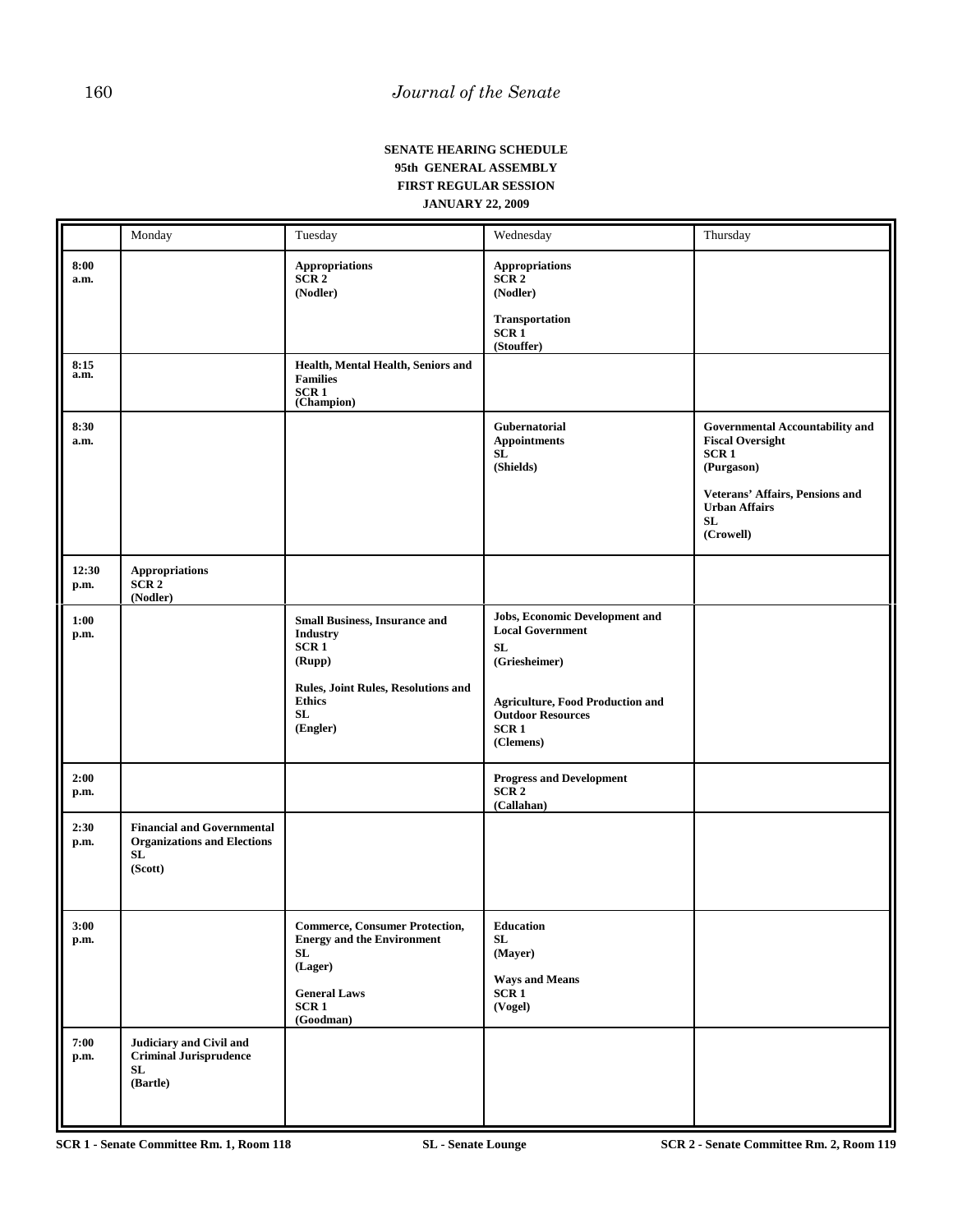#### **CONCURRENT RESOLUTIONS**

Senators Bartle, Pearce, Scott, Griesheimer, Cunningham, Lembke, Clemens, Vogel, Mayer, Shoemyer, Nodler, Purgason, Barnitz, Dempsey, Lager, Goodman, Ridgeway, Champion, Stouffer, Rupp and Engler offered the following concurrent resolution:

#### SENATE CONCURRENT RESOLUTION NO. 11

WHEREAS, the 111th United States Congress is considering the "Freedom of Choice Act", which purports to classify abortion as a "fundamental right", equal in stature to the right of free speech and the right to vote - rights that, unlike abortion, are specifically enumerated in the United States Constitution; and

WHEREAS, the federal "Freedom of Choice Act" would invalidate any "statute, ordinance, regulation, administrative order, decision, policy, practice, or other action" of any federal, state, or local government or governmental office, or any person acting under governmental authority, that would "deny or interfere with a woman's right to choose" abortion, or that would "discriminate against the exercise of the right... in the regulation or provision of benefits, facilities, services, or information"; and

WHEREAS, the federal "Freedom of Choice Act" would nullify any federal or state law "enacted, adopted, or implemented before, on, or after the date of its enactment" and would effectively prevent the State of Missouri from enacting similar protective measures in the future; and

WHEREAS, the federal "Freedom of Choice Act" would invalidate more than 550 federal and state abortion-related laws, laws supported by the majority of the American public; and

WHEREAS, the federal "Freedom of Choice Act" would specifically invalidate the following common-sense, protective laws properly enacted by the State of Missouri:

- a parental consent law for minors seeking an abortion;

- a prohibition on government funding or use of public facilities for abortions;
- health and safety regulation for abortion facilities;
- a twenty-four-hour waiting period and informed consent law that provides an opportunity to consider the gravity of a decision to abort a child;
- a partial-birth abortion ban ("Infant's Protection Act");
- a requirement that only physicians can perform or induce abortions and that such physicians maintain medical malpractice insurance;
- conscience protections for doctors and hospitals not wanting to perform or induce abortions;
- a prohibition on performing or inducing abortions in order to use fetal organs or tissue for transplantation or experimentation;
- licensing of most abortion clinics as ambulatory surgical centers to ensure basic health and safety of patients; and
- alternatives to abortion programs to encourage and support women who do not want abortions; and

WHEREAS, the federal "Freedom of Choice Act" will not make abortion safe or rare, but will instead actively promote and subsidize abortion with state and federal tax dollars and do nothing to ensure its safety; and

WHEREAS, the federal "Freedom of Choice Act" will protect and promote the abortion industry, endanger women and their health; promote a political ideology of unregulated abortion-on-demand, and silence the voices of Americans who want to engage in a meaningful public discussion and debate over the availability, safety, and even desirability of abortion:

NOW, THEREFORE, BE IT RESOLVED that the members of the Missouri Senate, Ninety-fifth General Assembly, First Regular Session, the House of Representatives concurring therein, strongly oppose the federal "Freedom of Choice Act" and urge the United States Congress to summarily reject it; and

BE IT FURTHER RESOLVED that the Missouri General Assembly strongly opposes the federal "Freedom of Choice Act" because it seeks to circumvent the States' general legislative authority as guaranteed by the 10th Amendment to the United States Constitution; and

BE IT FURTHER RESOLVED that the Missouri General Assembly strongly opposes the federal "Freedom of Choice Act" because it seeks to undermine the right and responsibility of the states and the people to debate, vote on, and determine abortion policy; and

BE IT FURTHER RESOLVED that the Missouri General Assembly strongly opposes the federal "Freedom of Choice Act" because the protection of women's health through state regulations on abortion is a compelling state interest that should not be nullified by Congress; and

BE IT FURTHER RESOLVED that the Missouri General Assembly strongly opposes the federal "Freedom of Choice Act" because its enactment would nullify laws in the State of Missouri that the general assembly and the people of Missouri strongly support; and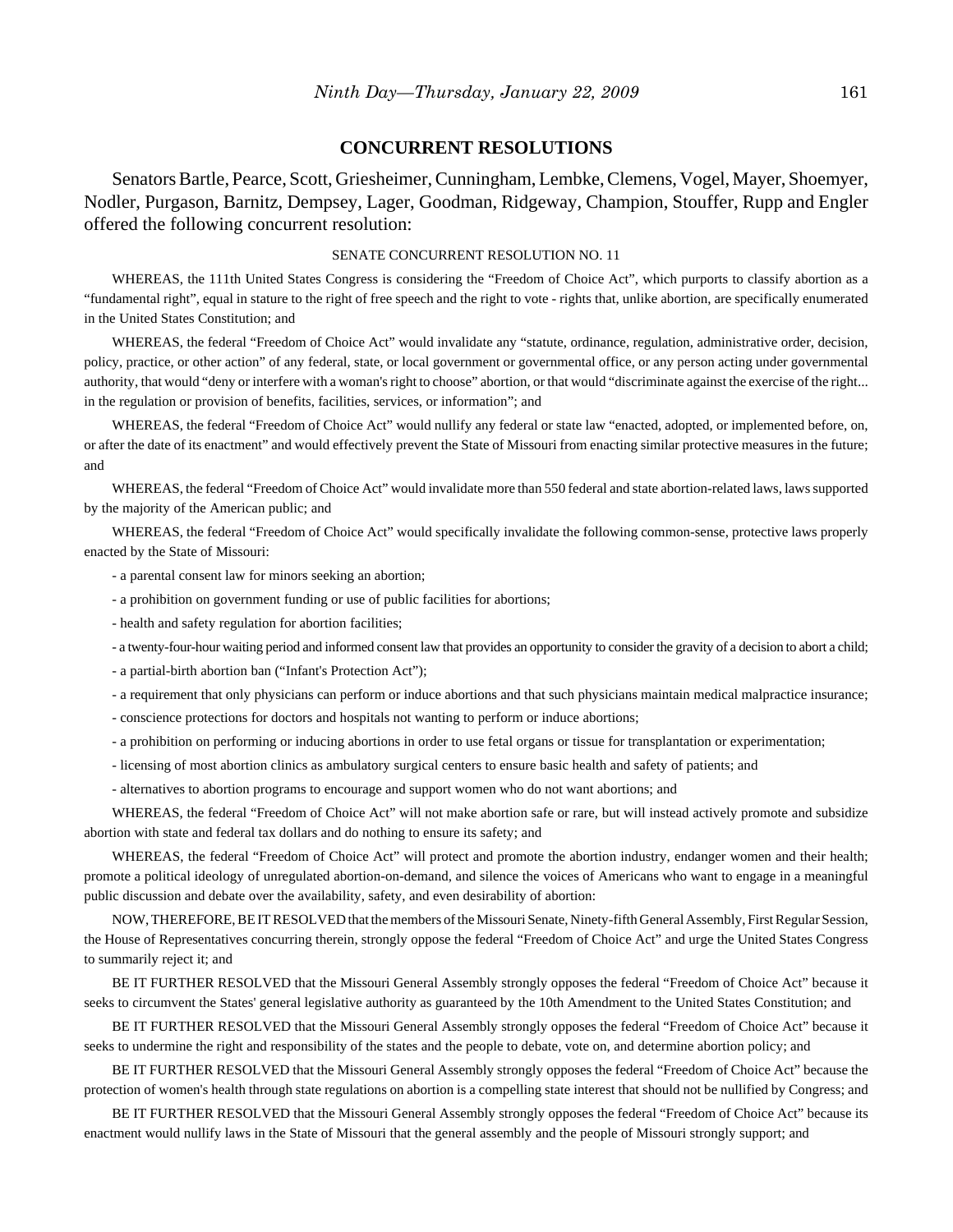BE IT FURTHER RESOLVED that the Secretary of the Senate be instructed to prepare properly inscribed copies of this resolution for each member of Missouri's congressional delegation, the President of the United States, the Majority Leader and the Minority Leader of the United States Senate, the Speaker and the Minority Leader of the United States House of Representatives, the Clerk of the United States House of Representatives, and the Secretary of the United States Senate with a request that the resolution be printed in the Congressional Record.

Senator Bray offered the following concurrent resolution:

#### SENATE CONCURRENT RESOLUTION NO. 12

Relating to the ratification of the Equal Rights Amendment to the United States Constitution.

WHEREAS, three years after women won the right to vote, the Equal Rights Amendment to the United States Constitution, authored by Alice Paul, head of the National Women's Party, was introduced in Congress by Senator Curtis and Representative Anthony, both Republicans; and

WHEREAS, the Equal Rights Amendment to the United States Constitution passed the United States Senate and then the United States House of Representatives, and on March 22, 1972, the proposed Amendment to the United States Constitution was sent to the states for ratification; and

WHEREAS, the Equal Rights Amendment to the United States Constitution states:

"Section 1. Equality of rights under the law shall not be denied or abridged by the United States or by any state on account of sex.

Section 2. The Congress shall have the power to enforce, by appropriate legislation, the provisions of this article.

Section 3. This amendment shall take effect two years after the date of ratification."; and

WHEREAS, Congress placed a deadline of June 30, 1982, on the ratification process and thirty-five states ratified the proposed Amendment before the deadline; and

WHEREAS, Congress may not have the constitutional authority to place a deadline on the ratification process; and

WHEREAS, Article V of the United States Constitution allows the General Assembly of the State of Missouri to ratify this proposed Amendment to the Constitution of the United States; and

WHEREAS, the General Assembly of the State of Missouri finds that the proposed Amendment is meaningful and needed as part of the United States Constitution and that the present political, social and economic conditions are the same as or are even more demanding today than they were when the proposed Amendment was first submitted for adoption:

NOW, THEREFORE, BE IT RESOLVED by the members of the Missouri Senate, Ninety-fifth General Assembly, First Regular Session, the House of Representatives concurring therein, that the Equal Rights Amendment to the United States Constitution is hereby ratified; and

BE IT FURTHER RESOLVED that the Secretary of the Senate be instructed to prepare a properly inscribed copy of this resolution for the Archivist of the United States, Washington, D.C.; the Vice President of the United States; the Speaker of the United States House of Representatives; and each member of the Missouri Congressional Delegation with request that it be printed in the Congressional Record.

#### **INTRODUCTION OF BILLS**

The following Bills were read the 1st time and ordered printed:

#### **SB 218**–By Ridgeway.

An Act to repeal section 211.447, 211.462, and 211.477, RSMo, and to enact in lieu thereof five new sections relating to jury trials in termination of parental rights proceedings.

#### **SB 219**–By Ridgeway.

An Act to repeal section 577.023 as enacted by senate committee substitute for house committee substitute for house bill no. 1715 merged with conference committee substitute for house committee substitute for senate committee substitute for senate bills nos.  $930 \& 947$ , ninety-fourth general assembly, second regular session and section 577.023 as enacted by senate committee substitute for house committee substitute for house bill no. 1715, ninety-fourth general assembly, second regular session, and to enact in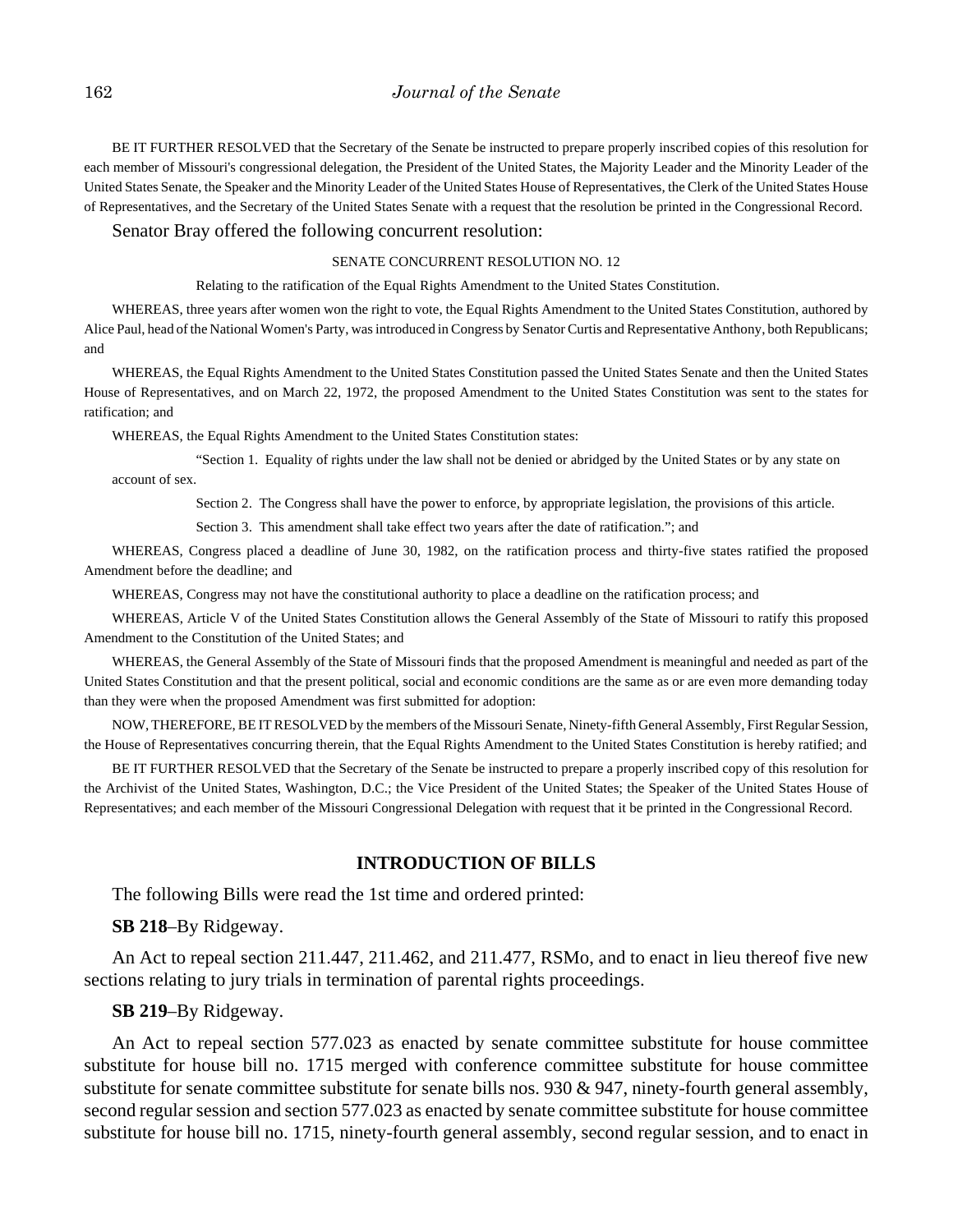lieu thereof one new section relating to continuous alcohol monitoring.

**SB 220**–By Goodman.

An Act to amend chapter 320, RSMo, by adding thereto nine new sections relating to reduced ignition propensity cigarettes, with penalty provisions and an effective date.

# **SB 221**–By Goodman.

An Act to repeal section 575.150, RSMo, and to enact in lieu thereof one new section relating to resisting arrest, with penalty provisions.

# **SB 222**–By Goodman.

An Act to repeal sections 210.841, 452.305, 452.310, 452.312, 452.343, 454.500, 454.905, and 454.951, RSMo, and to enact in lieu thereof seven new sections relating to the use and disclosure of personal identification information in certain documents.

# **SB 223**–By Goodman.

An Act to amend chapter 573, RSMo, by adding thereto six new sections relating to sexually oriented businesses, with penalty provisions.

# **SB 224**–By Goodman.

An Act to repeal sections 351.085, 351.106, and 355.576, RSMo, and to enact in lieu thereof three new sections relating to articles of incorporation.

# **SB 225**–By Goodman.

An Act to repeal section 532.480, RSMo, and to enact in lieu thereof one new section relating to release on bail.

# **SB 226**–By Bartle.

An Act to amend chapter 573, RSMo, by adding thereto six new sections relating to sexually oriented businesses, with penalty provisions.

# **SB 227**–By Dempsey.

An Act to repeal section 578.023, RSMo, and to enact in lieu thereof one new section relating to dangerous wild animals, with penalty provisions.

**SB 228**–By Scott, Barnitz, Shoemyer, Vogel, Griesheimer, Green and Engler.

An Act to repeal section 393.135, RSMo, and to enact in lieu thereof sixteen new sections relating to clean energy generation.

# **SB 229**–By Bray.

An Act to amend chapter 197, RSMo, by adding thereto one new section relating to the posting of nurse staffing levels at hospitals.

# **SB 230**–By Bray.

An Act to amend chapter 445, RSMo, by adding thereto seventy-six new sections relating to the uniform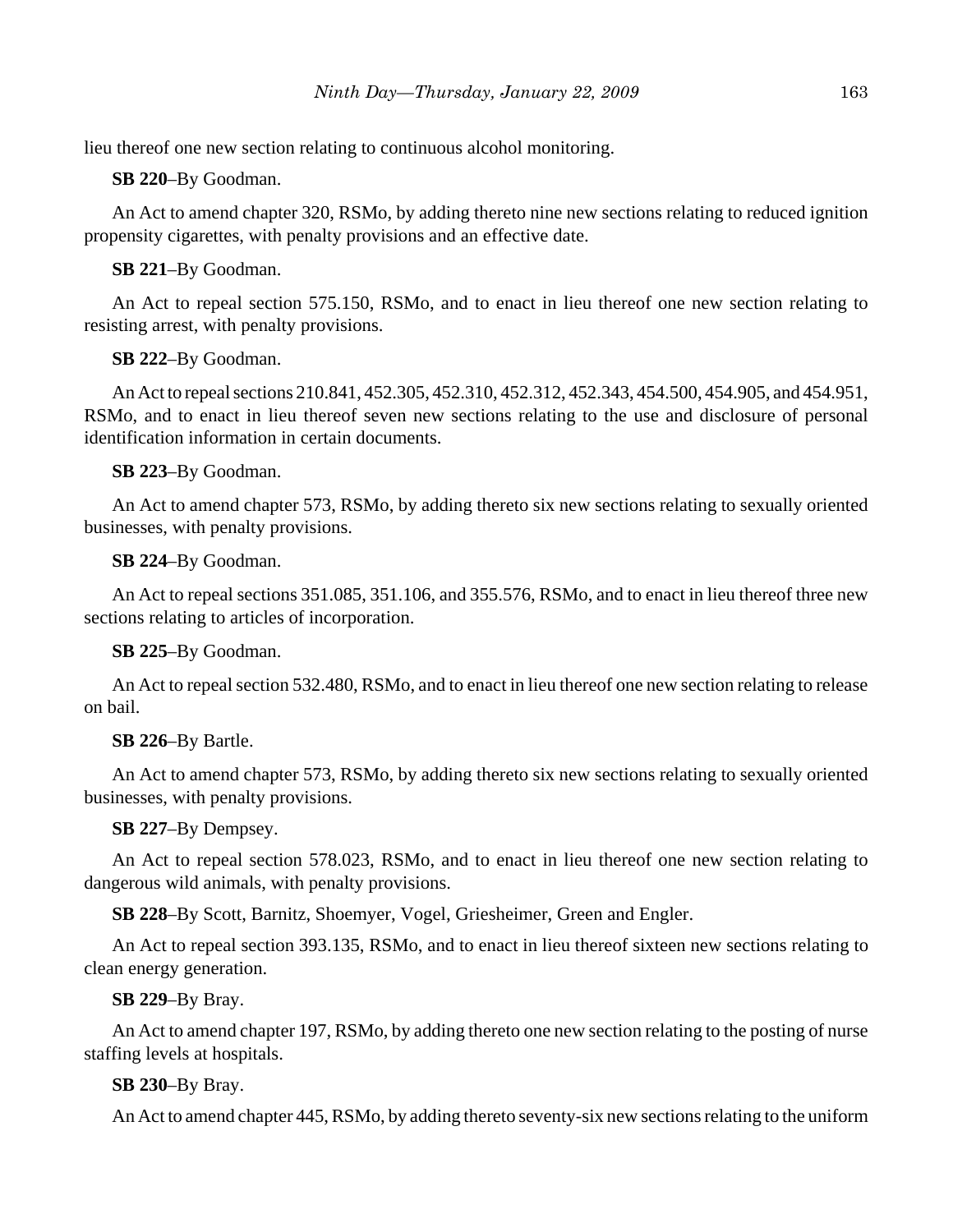planned community act.

**SB 231**–By Cunningham.

An Act to repeal section 535.040, RSMo, and to enact in lieu thereof one new section relating to landlord-tenant actions.

**SB 232**–By Cunningham.

An Act to amend chapter 167, RSMo, by adding thereto one new section relating to education requirements for public employees.

**SB 233**–By Cunningham.

An Act to repeal section 168.021, RSMo, and to enact in lieu thereof one new section relating to teacher certification.

**SB 234**–By Cunningham.

An Act to repeal sections 168.110 and 168.126, RSMo, and to enact in lieu thereof two new sections relating to teacher salaries.

# **SB 235**–By Cunningham.

An Act to repeal sections 137.115, 144.044, 301.650, 362.105, 365.020, 365.200, 369.229, 370.300, 400.9-303, 400.9-311, 408.015, 408.250, 436.350, 441.005, 442.010, 443.803, 513.010, 700.010, 700.100, 700.111, 700.320, 700.350, 700.360, 700.375, 700.525, 700.600, 700.630, and 700.650, RSMo, and to enact in lieu thereof twenty-nine new sections relating to manufactured homes, with penalty provisions.

**SB 236**–By Lembke.

An Act to repeal section 376.383, RSMo, and to enact in lieu thereof one new section relating to the payment of health insurance claims.

# **SB 237**–By Lembke.

An Act to amend chapter 335, RSMo, by adding thereto twelve new sections relating to the nurse licensure compact.

Senator Griesheimer assumed the Chair.

# **MESSAGES FROM THE GOVERNOR**

The following messages were received from the Governor, reading of which was waived:

#### GOVERNOR OF MISSOURI

Jefferson City

65102

January 21, 2009

To the Senate of the 95th General Assembly of the State of Missouri:

I have the honor to transmit to you herewith for your advice and consent the following appointment:

John M. Britt, 2158 Englewood Terrace, Chesterfield, St. Louis County, Missouri 63017, as Director of the Department of Public Safety, for a term ending at the pleasure of the Governor, and until his successor is duly appointed and qualified.

> Respectfully submitted, Jeremiah W. (Jay) Nixon Governor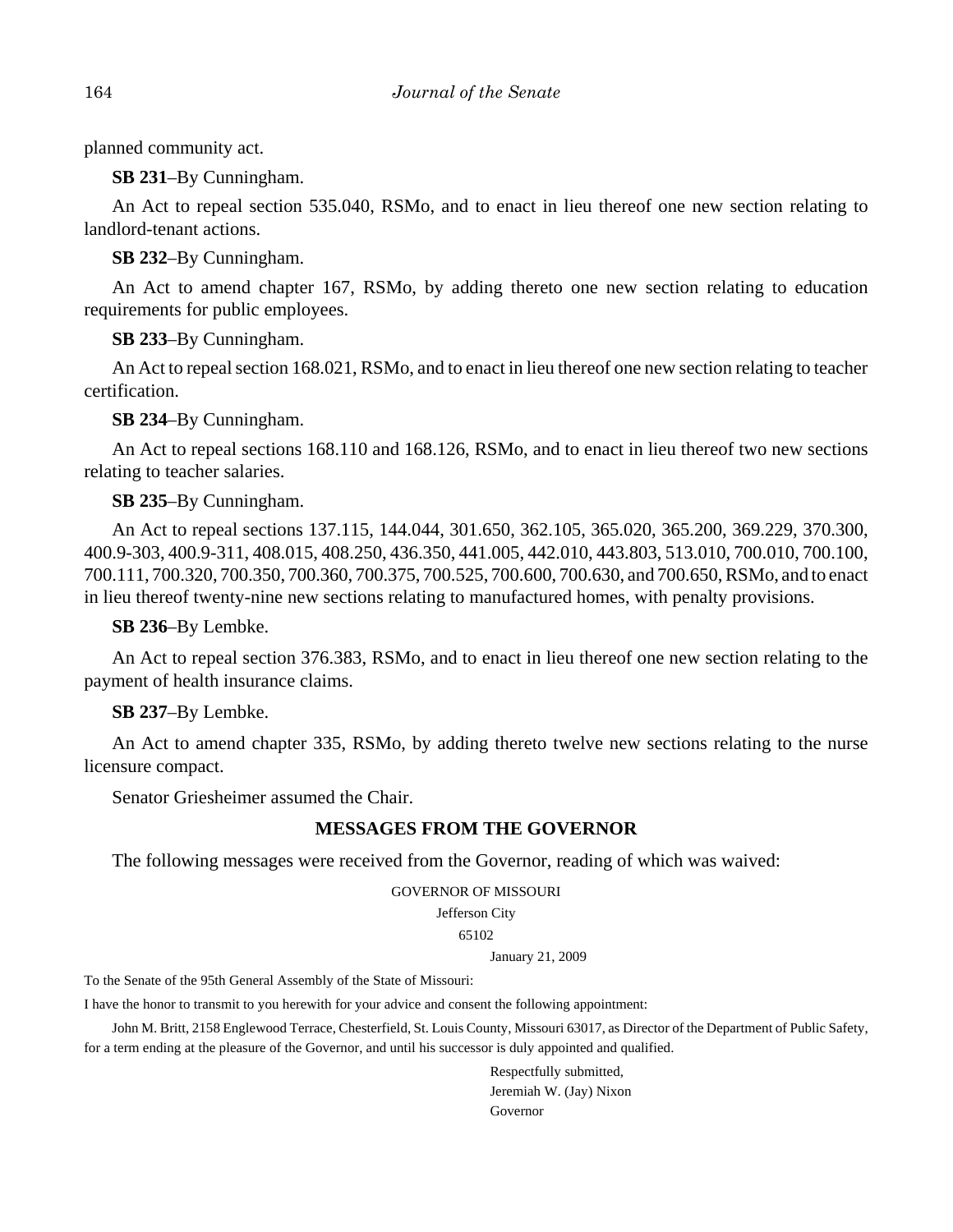Also,

#### GOVERNOR OF MISSOURI

#### Jefferson City

#### 65102

#### January 21, 2009

To the Senate of the 95th General Assembly of the State of Missouri:

I have the honor to transmit to you herewith for your advice and consent the following appointment:

Margaret T. Donnelly, 68 Lake Forest Drive, St. Louis, St. Louis County, Missouri 63117, as Director of the Department of Health and Senior Services, for a term ending at the pleasure of the Governor, and until her successor is duly appointed and qualified.

> Respectfully submitted, Jeremiah W. (Jay) Nixon Governor

Also,

#### GOVERNOR OF MISSOURI

Jefferson City

65102

January 21, 2009

To the Senate of the 95th General Assembly of the State of Missouri:

I have the honor to transmit to you herewith for your advice and consent the following appointment:

Ronald J. Levy, 21 Claremont Lane, St. Louis, St. Louis City, Missouri 63124, as Director of the Department of Social Services, for a term ending at the pleasure of the Governor, and until his successor is duly appointed and qualified.

> Respectfully Submitted, Jeremiah W. (Jay) Nixon Governor

Also,

#### GOVERNOR OF MISSOURI

Jefferson City

65102

#### January 21, 2009

To the Senate of the 95th General Assembly of the State of Missouri:

I have the honor to transmit to you herewith for your advice and consent the following appointment:

George A. Lombardi, 1922 Whitney Woods, Jefferson City, Cole County, Missouri 65101, as Director of the Department of Corrections, for a term ending at the pleasure of the Governor, and until his successor is duly appointed and qualified.

> Respectfully submitted, Jeremiah W. (Jay) Nixon Governor

Also,

#### GOVERNOR OF MISSOURI

Jefferson City

65102

January 21, 2009

To the Senate of the 95th General Assembly of the State of Missouri: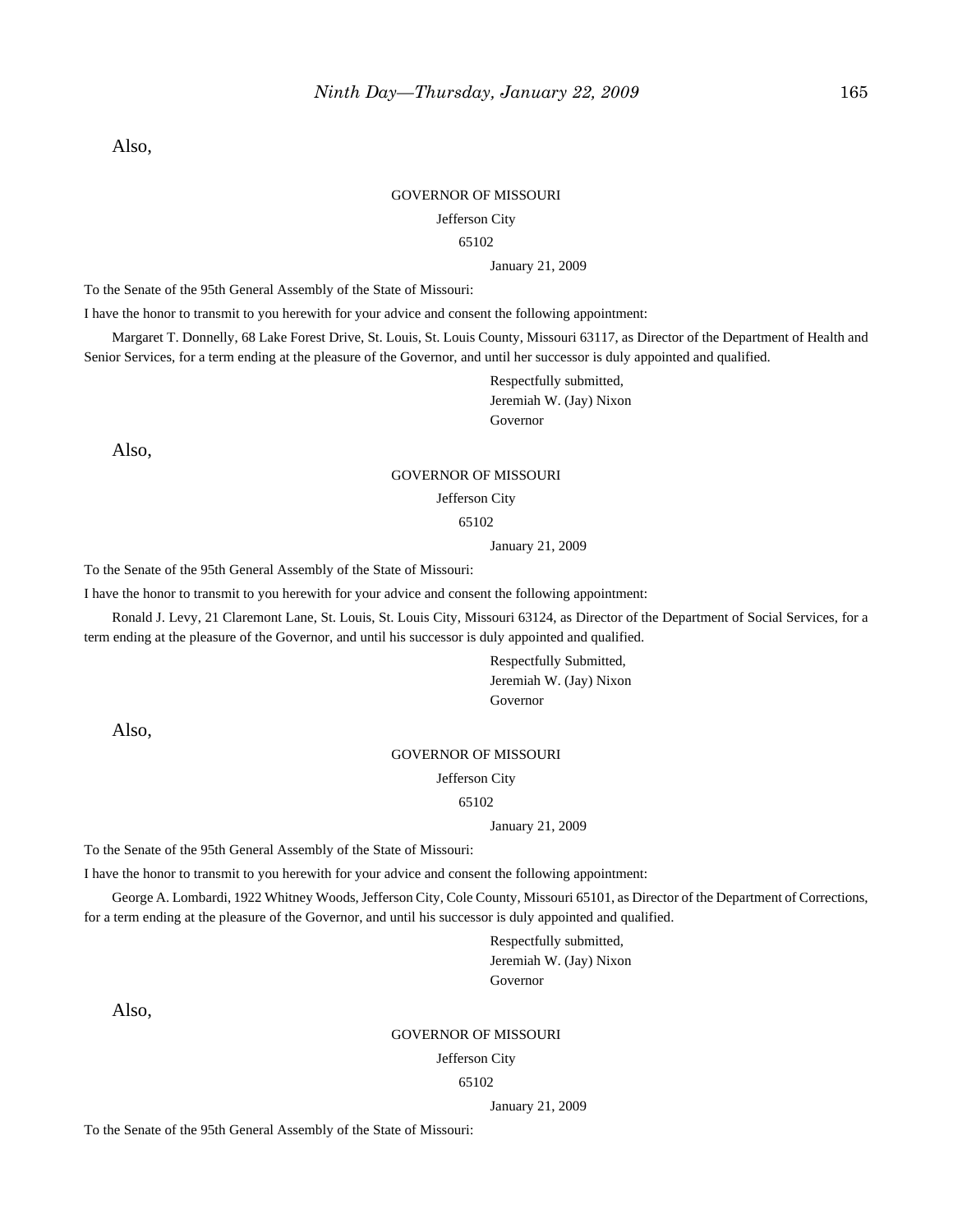I have the honor to transmit to you herewith for your advice and consent the following appointment:

Lawrence G. Rebman, 6015 McGee St., Kansas City, Jackson County, Missouri 64113, as Director of the Department of Labor and Industrial Relations, for a term ending at the pleasure of the Governor, and until his successor is duly appointed and qualified.

> Respectfully submitted, Jeremiah W. (Jay) Nixon Governor

#### **REPORTS OF STANDING COMMITTEES**

Senator Shields, Chairman of the Committee on Gubernatorial Appointments, submitted the following reports, reading of which was waived:

Mr. President: Your Committee on Gubernatorial Appointments, to which were referred the following appointments, begs leave to report that it has considered the same and recommends that the Senate do give its advice and consent to the following:

Kelvin L. Simmons, as Commissioner of the Office of Administration;

Also,

Karen King Mitchell, as Director of the Department of Revenue;

Also,

Stephen L. Danner, as Adjutant General of the Missouri National Guard.

Senator Shields requested unanimous consent of the Senate to vote on the above reports in one motion. There being no objection, the request was granted.

Senator Shields moved that the committee reports be adopted, and the Senate do give its advice and consent to the above appointments, which motion prevailed.

## **COMMITTEE APPOINTMENTS**

President Pro Tem Shields submitted the following pursuant to **HCR 10**:

January 22, 2009

Ms. Terry Spieler Secretary of the Senate Room 325, State Capitol Jefferson City, MO 65101

Dear Ms. Spieler,

I have appointed the following Senators to serve as the Senate Escort Committee for the State of the State address:

Senator Bray Senator Callahan Senator Days Senator Dempsey Senator Engler Senator Goodman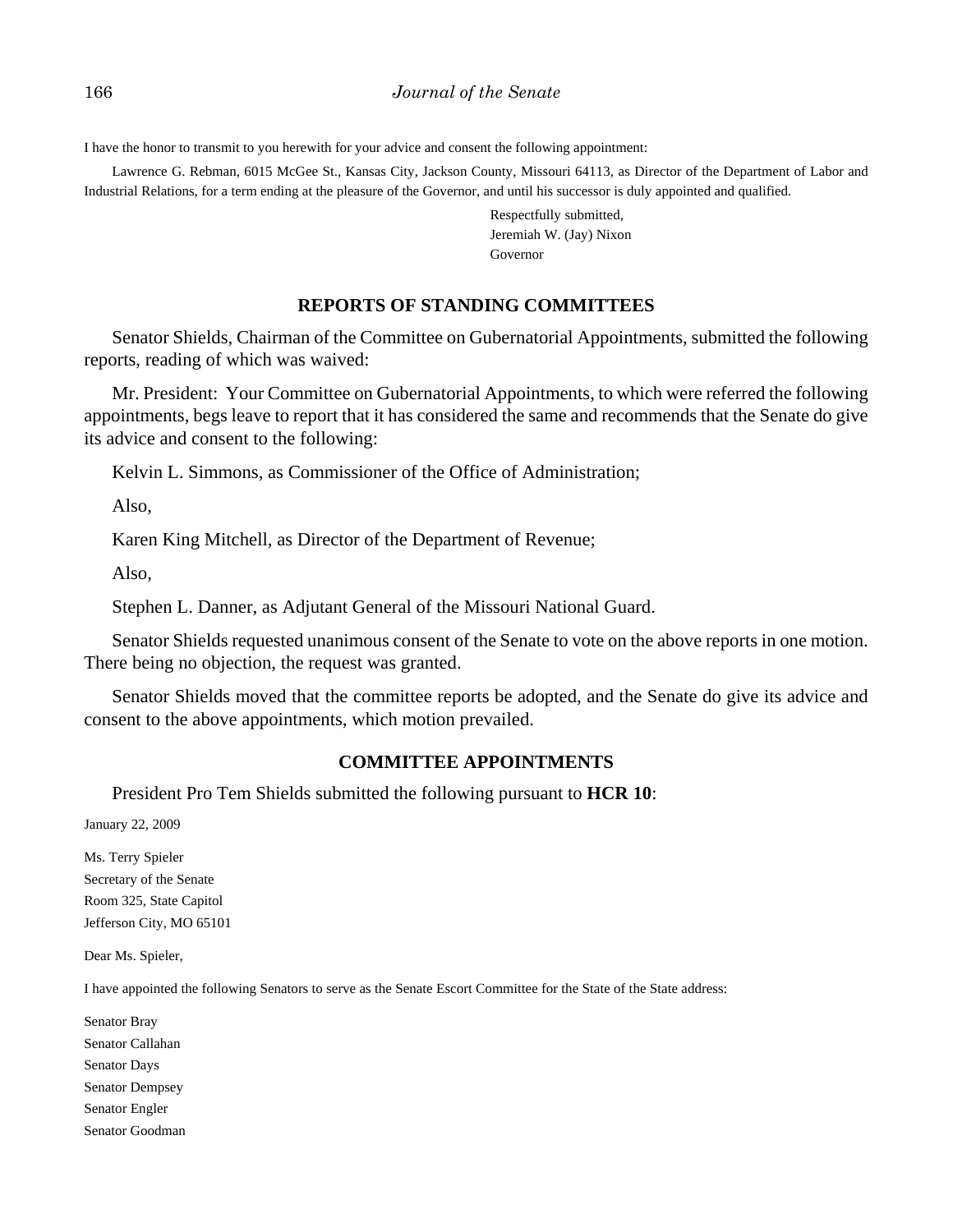Senator Green Senator Scott Senator Stouffer Senator Shields

Sincerely, /s/ Charlie Charles W. Shields

#### President Pro Tem Shields submitted the following pursuant to **HCR 11**:

January 22, 2009

Ms. Terry Spieler Secretary of the Senate Room 325, State Capitol Jefferson City, MO 65101

Dear Ms. Spieler,

I have appointed the following Senators to serve as the Senate Escort Committee for the State of the Judiciary Address:

Senator Bartle Senator Callahan Senator Cunningham

Senator Days

Senator Justus

Senator Lembke

Senator Mayer

Senator Schaefer Senator Schmitt

Senator Smith

Sincerely, /s/ Charlie Charles W. Shields

#### **REFERRALS**

President Pro Tem Shields referred **SCR 10** to the Committee on Rules, Joint Rules, Resolutions and Ethics.

## **SECOND READING OF SENATE BILLS**

The following Bills were read the 2nd time and referred to the Committees indicated:

**SB 1**—Small Business, Insurance and Industry.

**SB 2**—Judiciary and Civil and Criminal Jurisprudence.

**SB 3**—Judiciary and Civil and Criminal Jurisprudence.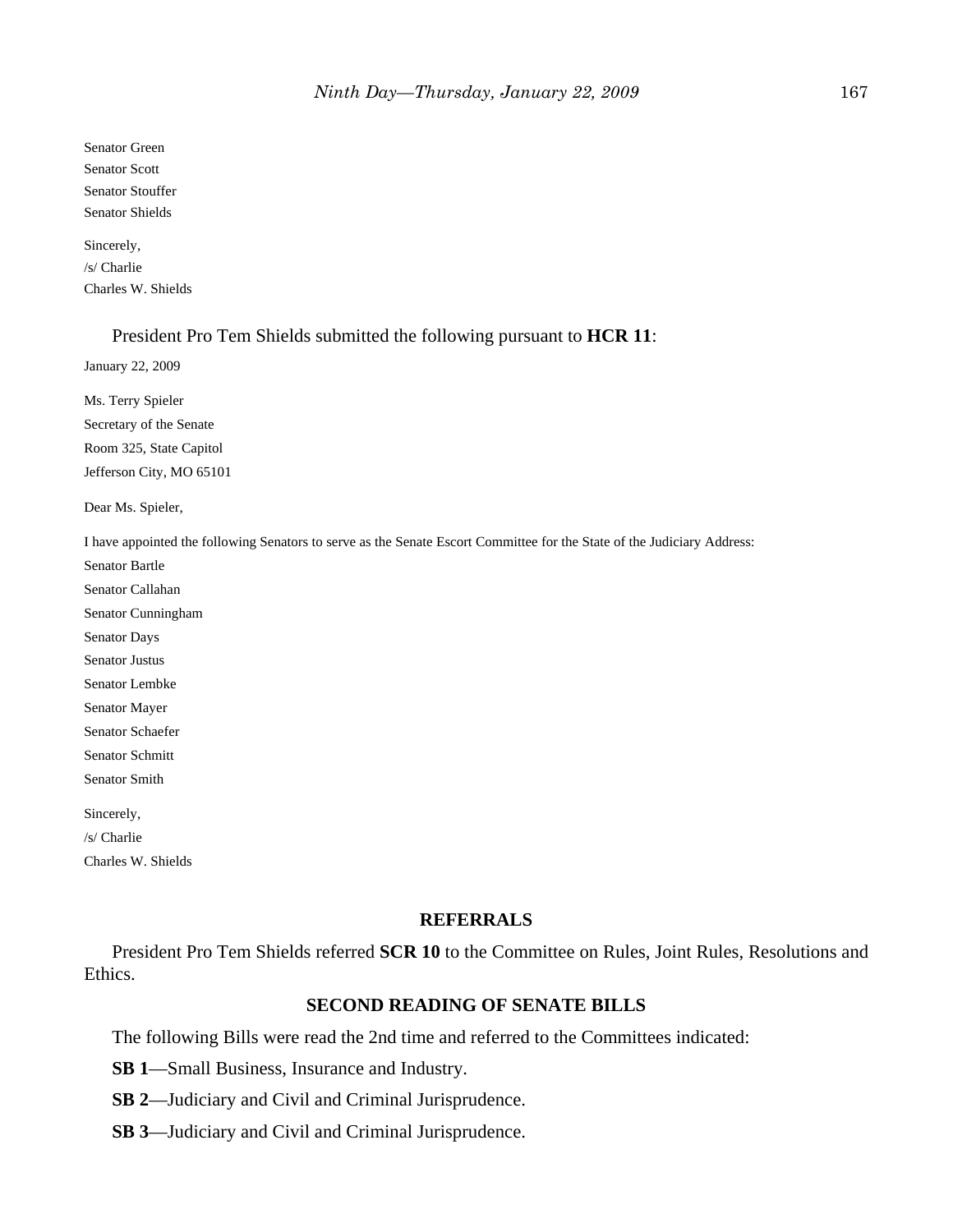- **SB 4**—Health, Mental Health, Seniors and Families.
- **SB 5**—Jobs, Economic Development and Local Government.
- **SB 6**—Jobs, Economic Development and Local Government.
- **SB 7**—Jobs, Economic Development and Local Government.
- **SB 8**—Judiciary and Civil and Criminal Jurisprudence.
- **SB 9**—Health, Mental Health, Seniors and Families.
- **SB 10**—Agriculture, Food Production and Outdoor Resources.
- **SB 11**—Agriculture, Food Production and Outdoor Resources.
- **SB 12**—Education.
- **SB 13**—Transportation.
- **SB 14**—Financial and Governmental Organizations and Elections.
- **SB 15**—General Laws.
- **SB 16**—Small Business, Insurance and Industry.
- **SB 17**—Progress and Development.
- **SB 18**—Progress and Development.
- **SB 19**—Ways and Means.
- **SB 20**—Financial and Governmental Organizations and Elections.
- **SB 21**—Financial and Governmental Organizations and Elections.
- **SB 22**—Financial and Governmental Organizations and Elections.
- **SB 23**—Education.
- **SB 24**—Education.
- **SB 25**—Education.
- **SB 26**—General Laws.
- **SB 27**—General Laws.
- **SB 28**—Veterans' Affairs, Pensions and Urban Affairs.
- **SB 29**—Agriculture, Food Production and Outdoor Resources.
- **SB 30**—Transportation.
- **SB 31**—Transportation.
- **SB 32**—Ways and Means.
- **SB 33**—Education.
- **SB 34**—Health, Mental Health, Seniors and Families.
- **SB 35**—Financial and Governmental Organizations and Elections.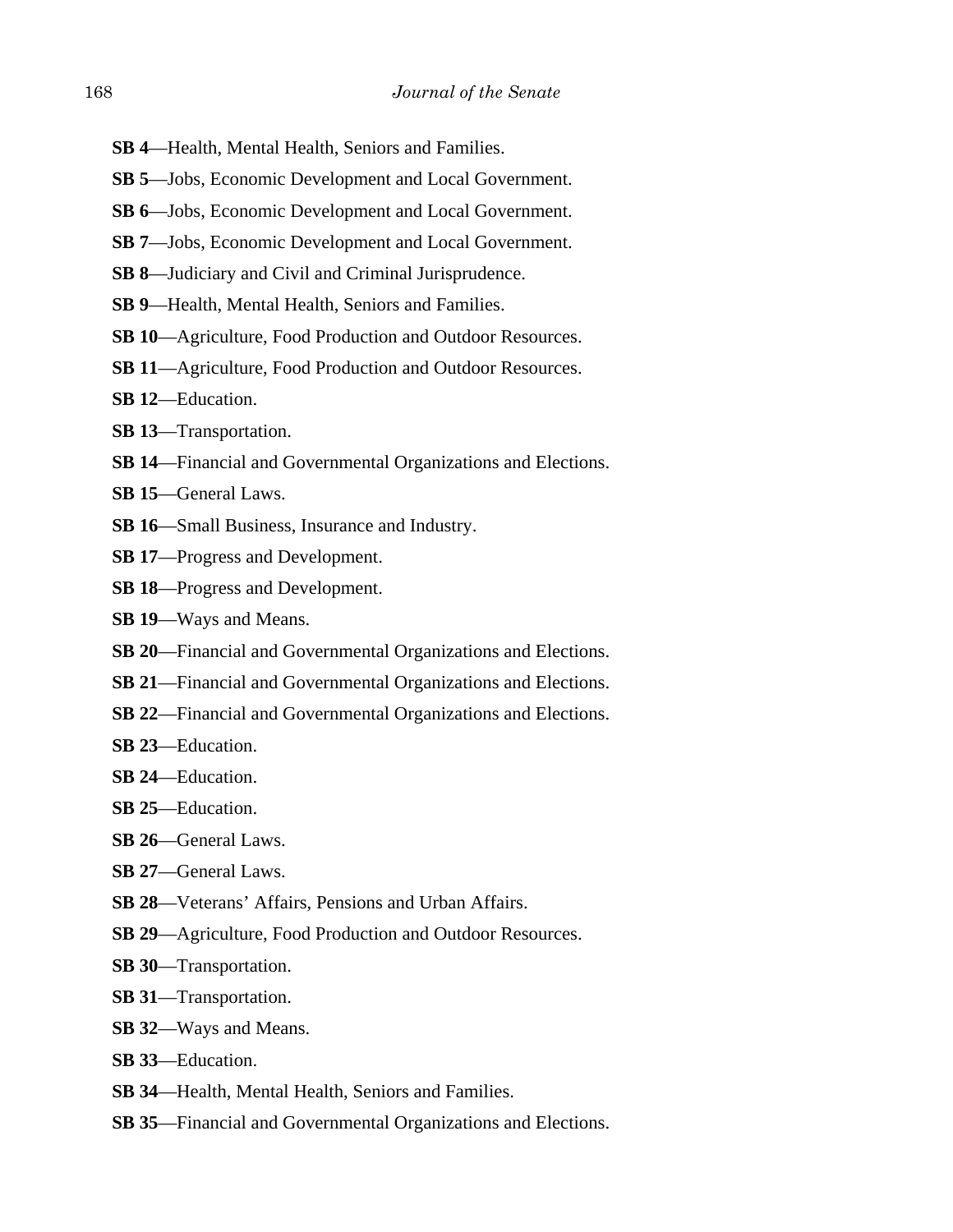- **SB 36**—Judiciary and Civil and Criminal Jurisprudence.
- **SB 37**—General Laws.
- **SB 38**—Jobs, Economic Development and Local Government.
- **SB 39**—Judiciary and Civil and Criminal Jurisprudence.
- **SB 40**—Education.
- **SB 41**—Education.
- **SB 42**—Education.
- **SB 43**—Commerce, Consumer Protection, Energy and the Environment.
- **SB 44**—Jobs, Economic Development and Local Government.
- **SB 45**—Jobs, Economic Development and Local Government.
- **SB 46**—Judiciary and Civil and Criminal Jurisprudence.
- **SB 47**—General Laws.
- **SB 49**—Ways and Means.
- **SB 50**—Progress and Development.
- **SB 51**—Education.
- **SB 52**—Judiciary and Civil and Criminal Jurisprudence.
- **SB 53**—General Laws.
- **SB 54**—Judiciary and Civil and Criminal Jurisprudence.
- **SB 55**—Education.
- **SB 56**—Education.
- **SB 57**—Transportation.
- **SB 58**—Transportation.
- **SB 59**—Transportation.
- **SB 60**—Education.
- **SB 61**—Health, Mental Health, Seniors and Families.
- **SB 62**—General Laws.
- **SB 63**—General Laws.
- **SB 64**—Education.
- **SB 65**—Commerce, Consumer Protection, Energy and the Environment.
- **SB 66**—Financial and Governmental Organizations and Elections.
- **SB 67**—Jobs, Economic Development and Local Government.
- **SB 68**—Progress and Development.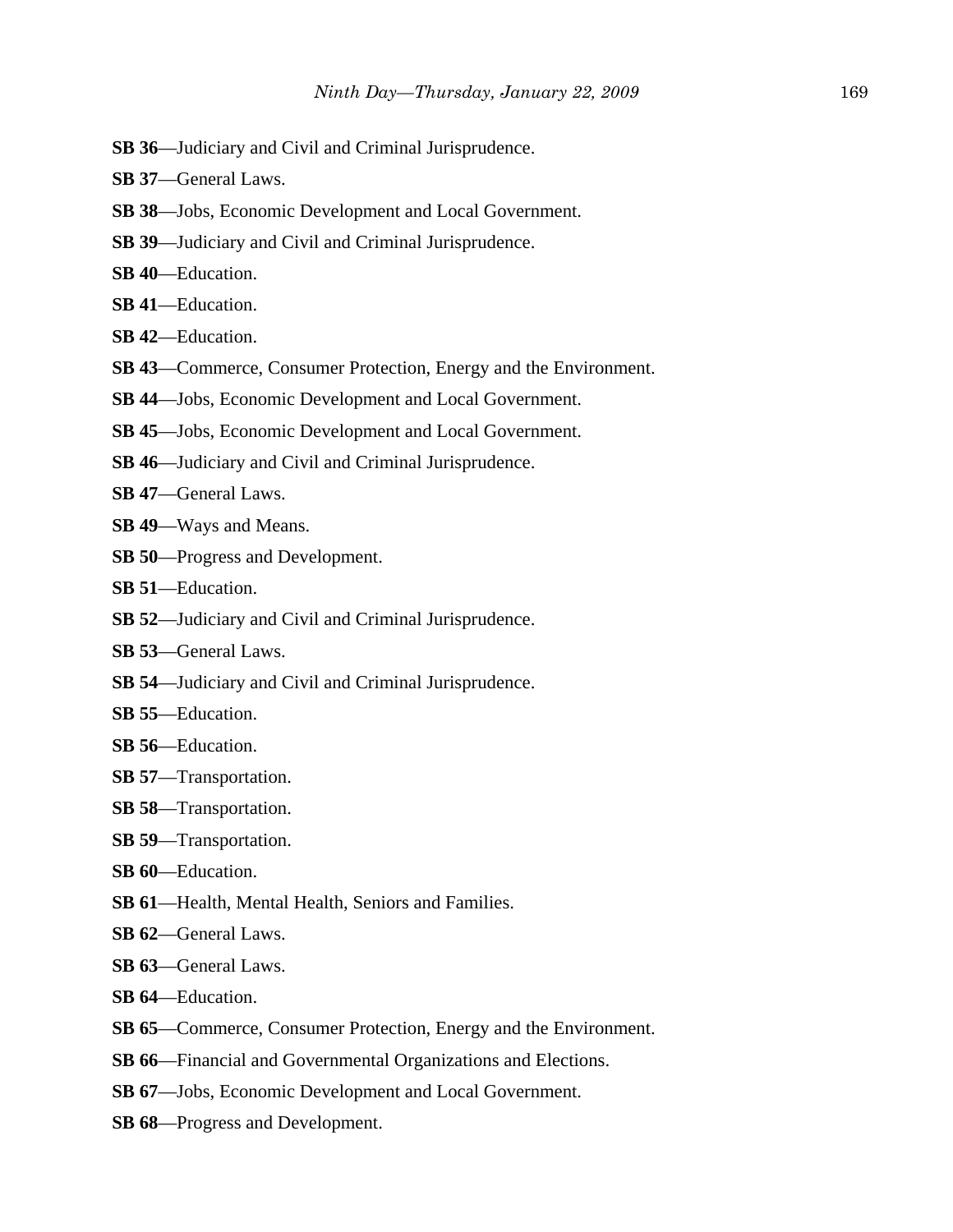- **SB 69**—Small Business, Insurance and Industry.
- **SB 70**—Financial and Governmental Organizations and Elections.
- **SB 71**—Governmental Accountability and Fiscal Oversight.
- **SB 72**—Health, Mental Health, Seniors and Families.
- **SB 73**—Progress and Development.
- **SB 74**—Governmental Accountability and Fiscal Oversight.
- **SB 75**—Governmental Accountability and Fiscal Oversight.
- **SB 76**—Education.
- **SB 77**—Health, Mental Health, Seniors and Families.
- **SB 78**—Education.
- **SB 79**—Education.
- **SB 80**—Jobs, Economic Development and Local Government.
- **SB 81**—Judiciary and Civil and Criminal Jurisprudence.
- **SB 82**—Judiciary and Civil and Criminal Jurisprudence.
- **SB 83**—General Laws.
- **SB 84**—Transportation.
- **SB 85**—Governmental Accountability and Fiscal Oversight.
- **SB 86**—Progress and Development.
- **SB 87**—Ways and Means.
- **SB 88**—Transportation.
- **SB 89**—Health, Mental Health, Seniors and Families.
- **SB 90**—Health, Mental Health, Seniors and Families.
- **SB 91**—Financial and Governmental Organizations and Elections.
- **SB 92**—Financial and Governmental Organizations and Elections.
- **SB 93**—Transportation.
- **SB 94**—Education.
- **SB 95**—Financial and Governmental Organizations and Elections.
- **SB 96**—Health, Mental Health, Seniors and Families.
- **SB 97**—Education.
- **SB 98**—Governmental Accountability and Fiscal Oversight.
- **SB 99**—Ways and Means.
- **SB 100**—Transportation.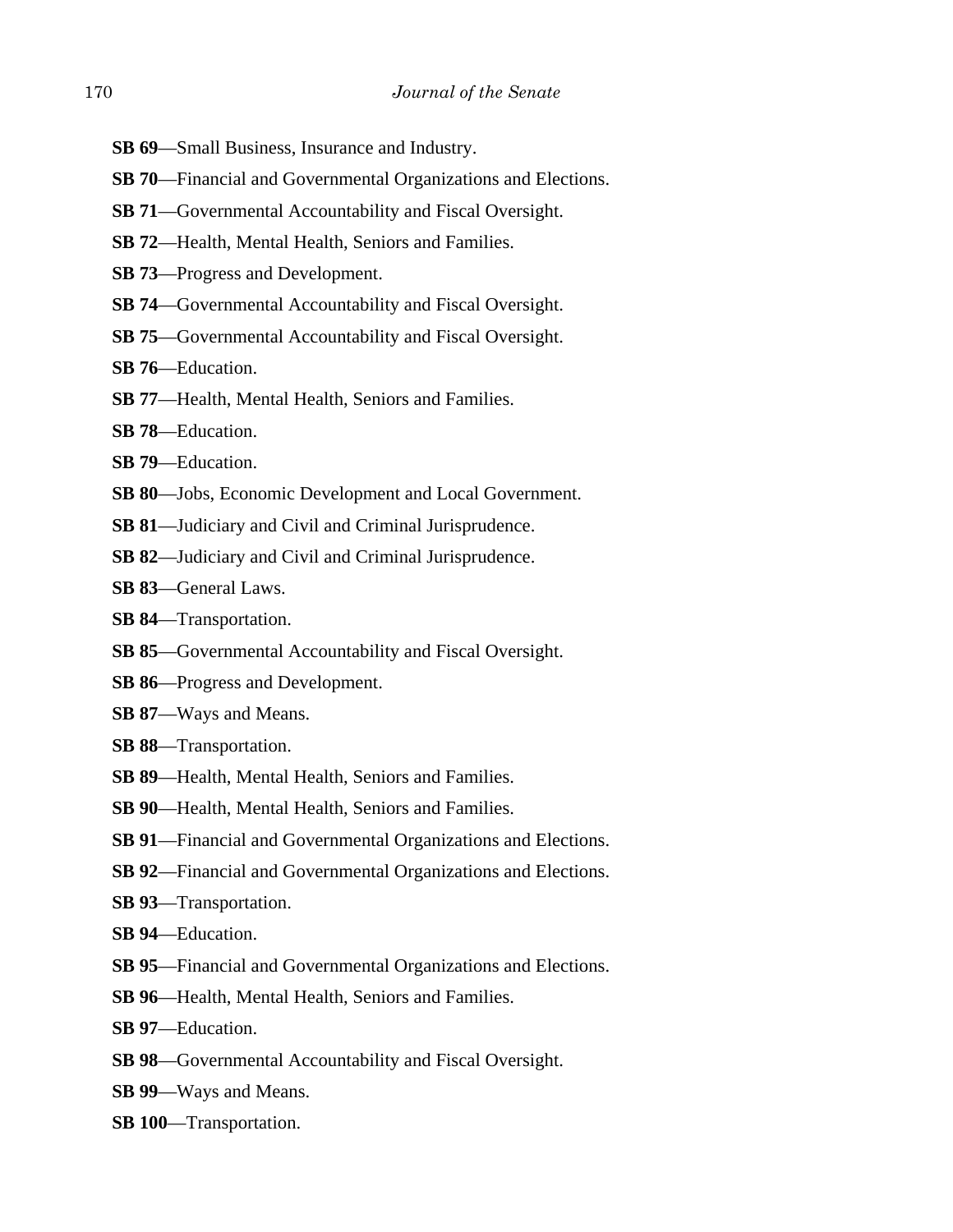- **SB 101**—Health, Mental Health, Seniors and Families.
- **SB 102**—Jobs, Economic Development and Local Government.
- **SB 103**—Governmental Accountability and Fiscal Oversight.
- **SB 104**—Health, Mental Health, Seniors and Families.
- **SB 105**—Governmental Accountability and Fiscal Oversight.
- **SB 106**—Financial and Governmental Organizations and Elections.
- **SB 107**—Governmental Accountability and Fiscal Oversight.
- **SB 108**—Progress and Development.
- **SB 109**—Progress and Development.
- **SB 110**—Transportation.
- **SB 111**—Ways and Means.
- **SB 112**—Judiciary and Civil and Criminal Jurisprudence.
- **SB 113**—Ways and Means.
- **SB 114**—Transportation.
- **SB 115**—Financial and Governmental Organizations and Elections.
- **SB 116**—Education.
- **SB 117**—Education.
- **SB 118**—Agriculture, Food Production and Outdoor Resources.
- **SB 119**—Commerce, Consumer Protection, Energy and the Environment.
- **SB 120**—Health, Mental Health, Seniors and Families.
- **SB 121**—Governmental Accountability and Fiscal Oversight.
- **SB 122**—Jobs, Economic Development and Local Government.
- **SB 123**—Jobs, Economic Development and Local Government.
- **SB 124**—Transportation.
- **SB 125**—Transportation.
- **SB 126**—Small Business, Insurance and Industry.
- **SB 127**—General Laws.
- **SB 128**—Transportation.
- **SB 129**—Transportation.
- **SB 130**—Transportation.
- **SB 131**—Jobs, Economic Development and Local Government.
- **SB 132**—Education.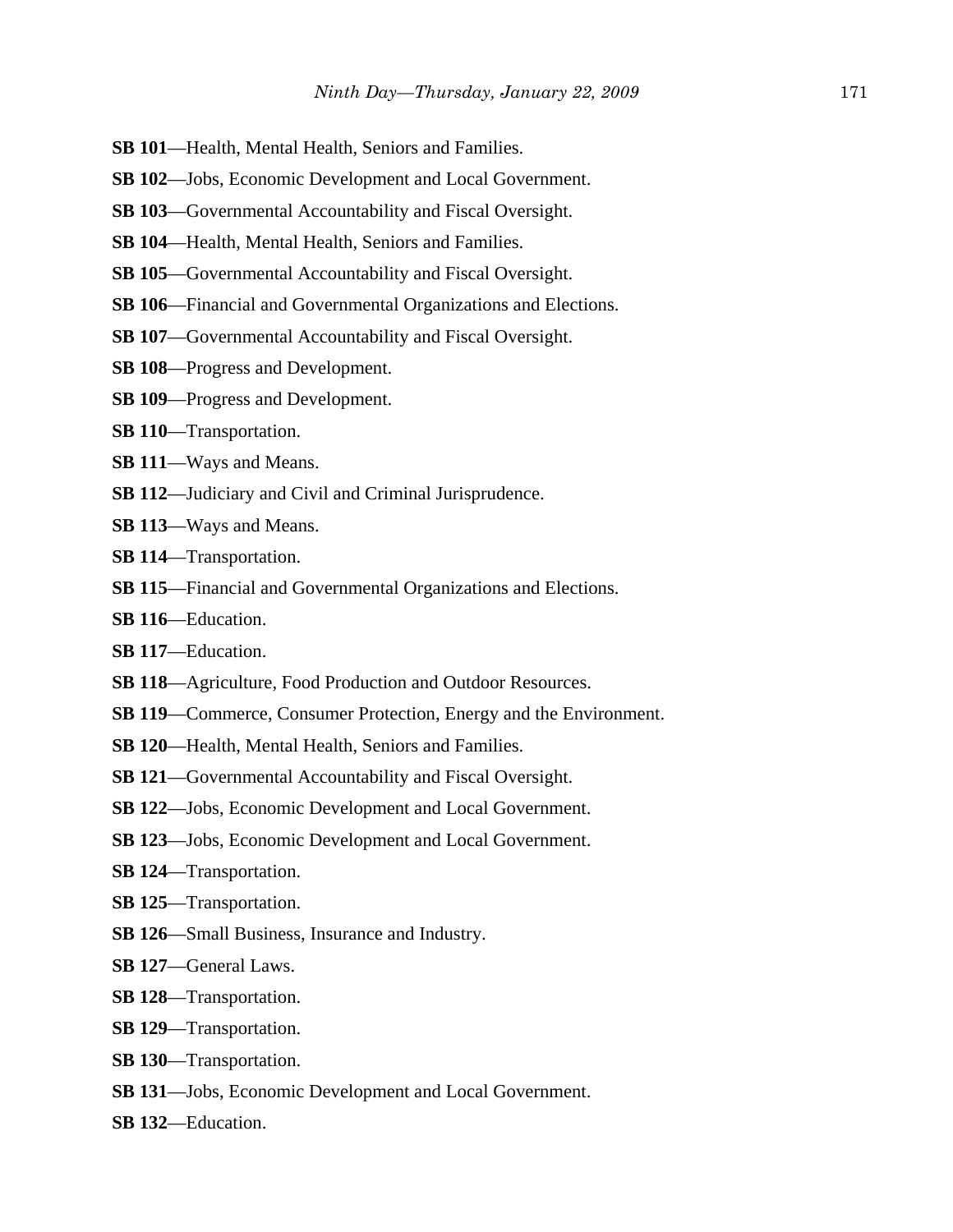- **SB 133**—Education.
- **SB 134**—Transportation.
- **SB 135**—Education.
- **SB 136**—Jobs, Economic Development and Local Government.
- **SB 137**—Health, Mental Health, Seniors and Families.
- **SB 138**—Governmental Accountability and Fiscal Oversight.
- **SB 139**—Education.
- **SB 140**—Judiciary and Civil and Criminal Jurisprudence.
- **SB 141**—General Laws.
- **SB 142**—Governmental Accountability and Fiscal Oversight.
- **SB 143**—Agriculture, Food Production and Outdoor Resources.
- **SB 144**—Health, Mental Health, Seniors and Families.
- **SB 145**—Financial and Governmental Organizations and Elections.
- **SB 146**—Governmental Accountability and Fiscal Oversight.
- **SB 147**—Health, Mental Health, Seniors and Families.
- **SB 148**—Governmental Accountability and Fiscal Oversight.
- **SB 149**—Health, Mental Health, Seniors and Families.
- **SB 150**—Veterans' Affairs, Pensions and Urban Affairs.

### **RE-REFERRALS**

President Pro Tem Shields re-referred **SB 1** to the Committee on Financial and Governmental Organizations and Elections.

#### **RESOLUTIONS**

Senator Griesheimer offered Senate Resolution No. 105, regarding Michael David Robert Jennemann, which was adopted.

Senator Ridgeway offered Senate Resolution No. 106, regarding Cody William Cash, which was adopted.

Senator Ridgeway offered Senate Resolution No. 107, regarding Sean Patrick Keenan, Liberty, which was adopted.

Senator Ridgeway offered Senate Resolution No. 108, regarding Bryan Lloyd Otte, Liberty, which was adopted.

Senator Ridgeway offered Senate Resolution No. 109, regarding Ryan Michael Curtis, Kansas City, which was adopted.

Senator Ridgeway offered Senate Resolution No. 110, regarding Jordon A. Cook, which was adopted.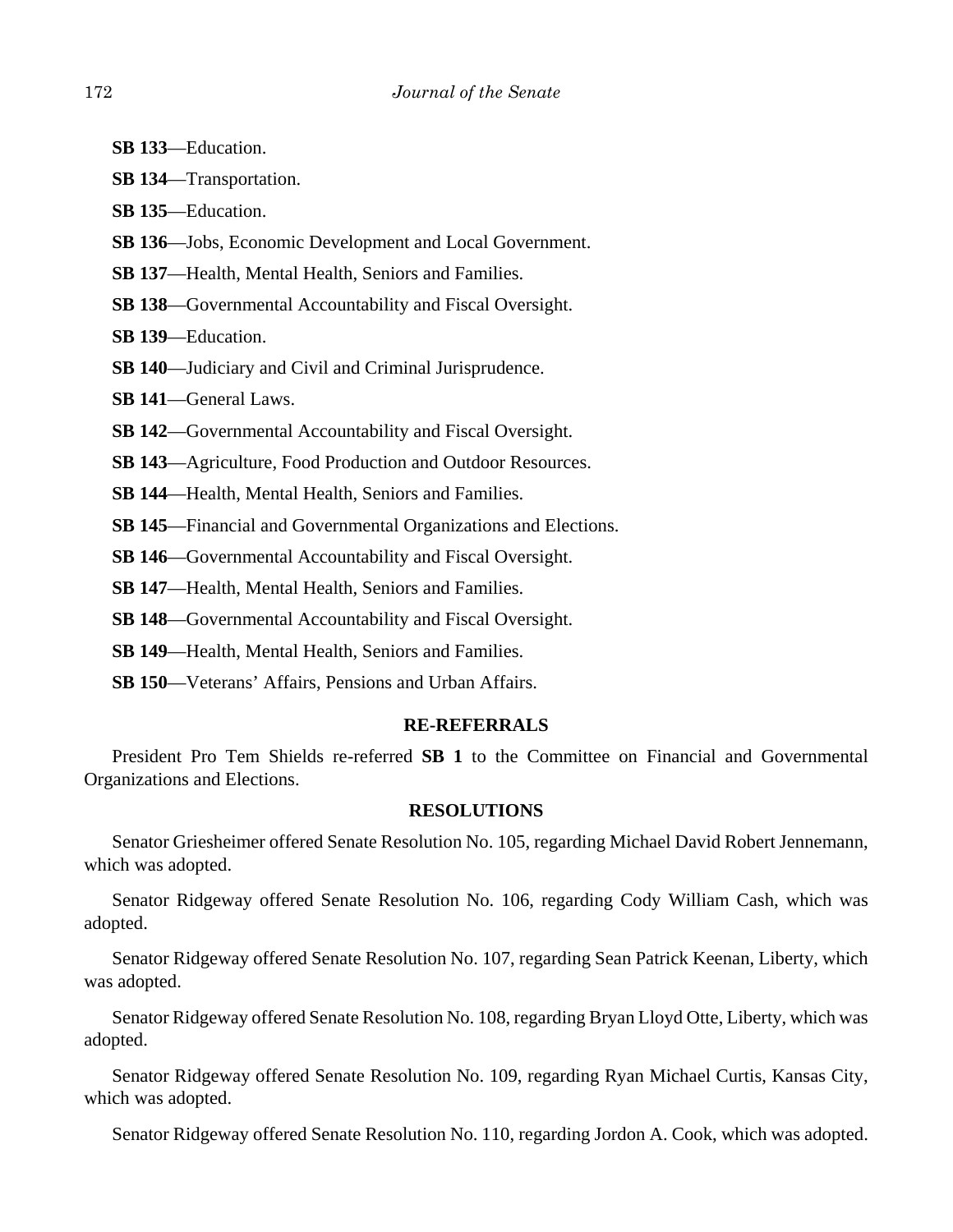Senator Ridgeway offered Senate Resolution No. 111, regarding Matthew Donald "Matt" Shuman, Kansas City, which was adopted.

Senator Days offered Senate Resolution No. 112, regarding Ardell Henderson, Jr., Berkeley, which was adopted.

Senator Days offered Senate Resolution No. 113, regarding the Fiftieth Birthday of Venus McGhaw, Berkeley, which was adopted.

Senator Schaefer offered Senate Resolution No. 114, regarding Jennifer Rawson, Ashland, which was adopted.

#### **INTRODUCTIONS OF GUESTS**

Senator Griesheimer introduced to the Senate, Roman and Linda Marquart, Washington.

Senator Nodler introduced to the Senate, Villa and Gary Waltz and Shelton Solum, Ben Sisseck, Caroline Waldbuesser, Steven Chartier, Chelsea Smith, Laura Myers, Shelby Carnes, Elizabeth Housh, Kayla Whitemyer, Cheyenne Tilley, Darren Adams, Ryan Rector, Morgan Faubion, Travis Ball, Caleb Russell, Matt McDowell, Andrew Chartier, Shaun Athey and Daniel Sprenkle, students from Jasper High School participating in the Creating Civic Leaders program.

Senator Shields introduced to the Senate, Ann Turner, Sedalia.

On motion of Senator Engler, the Senate adjourned until 4:00 p.m., Monday, January 26, 2009.

#### SENATE CALENDAR

# TENTH DAY-MONDAY, JANUARY 26, 2009

## FORMAL CALENDAR

### SECOND READING OF SENATE BILLS

SB 151-Clemens SB 152-Clemens SB 153-Clemens SB 154-Goodman SB 155-Goodman SB 156-Goodman SB 157-Schmitt SB 158-Clemens SB 159-Clemens SB 160-Crowell SB 161-Crowell SB 162-Crowell SB 163-Justus SB 164-Justus SB 165-Justus

SB 166-Justus SB 167-Rupp SB 168-Shoemyer SB 169-Shoemyer and Engler SB 170-Shoemyer SB 171-Griesheimer SB 172-Green SB 173-Green SB 174-Griesheimer SB 175-Schmitt SB 176-Stouffer SB 177-Stouffer SB 178-Stouffer SB 179-Wright-Jones SB 180-Bartle